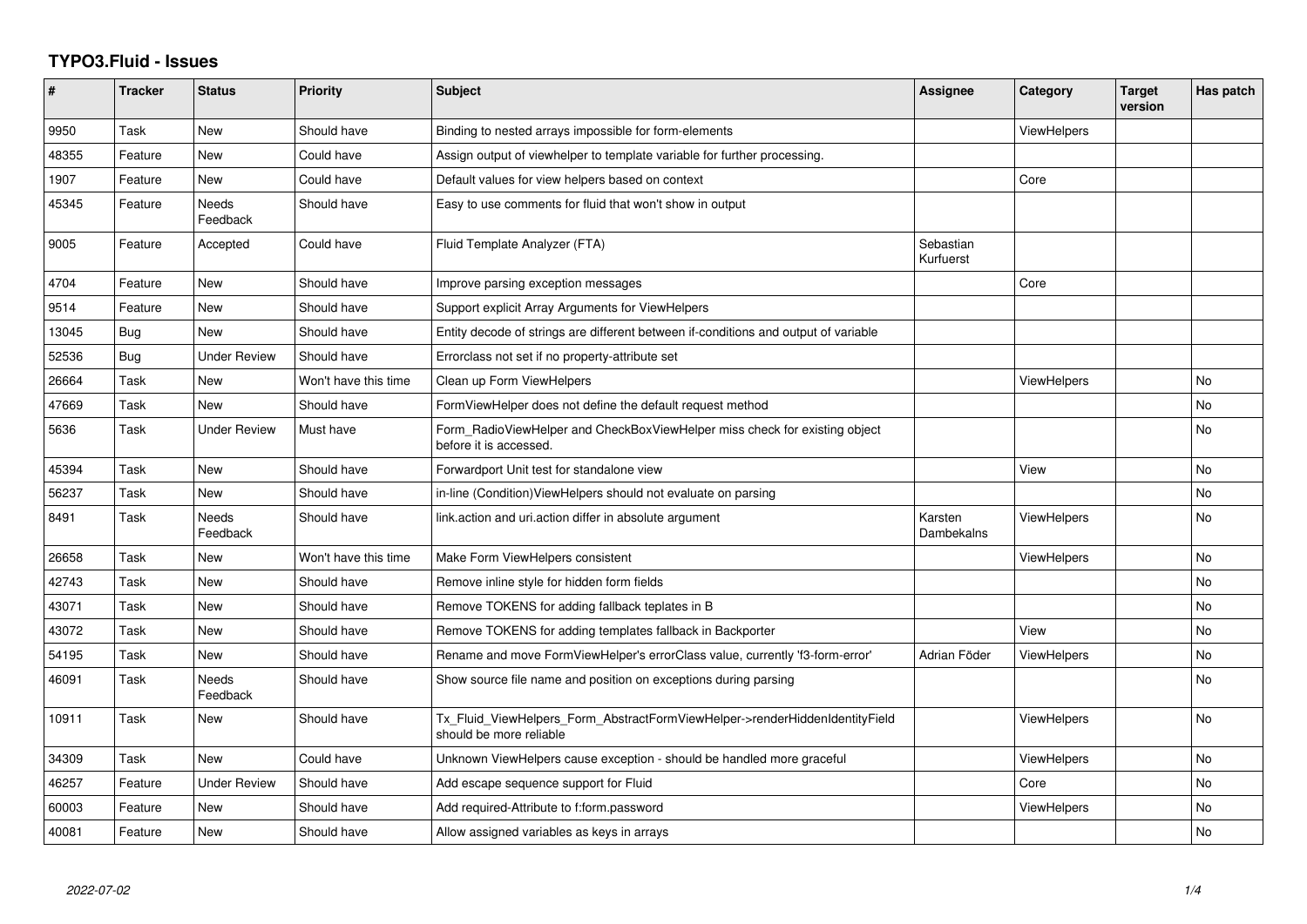| $\vert$ # | <b>Tracker</b> | <b>Status</b>            | <b>Priority</b> | <b>Subject</b>                                                                                | <b>Assignee</b>        | Category           | <b>Target</b><br>version | Has patch |
|-----------|----------------|--------------------------|-----------------|-----------------------------------------------------------------------------------------------|------------------------|--------------------|--------------------------|-----------|
| 43346     | Feature        | <b>Under Review</b>      | Should have     | Allow property mapping configuration via template                                             | Karsten<br>Dambekalns  | <b>ViewHelpers</b> | 2.1                      | <b>No</b> |
| 36410     | Feature        | New                      | Should have     | Allow templates to send arguments back to layout                                              |                        | <b>ViewHelpers</b> |                          | <b>No</b> |
| 46545     | Feature        | New                      | Should have     | Better support for arrays in options of SelectViewHelper                                      |                        |                    |                          | <b>No</b> |
| 3291      | Feature        | Needs<br>Feedback        | Should have     | Cacheable viewhelpers                                                                         |                        |                    |                          | No        |
| 60181     | Feature        | New                      | Could have      | Caching mechanism for Fluid Views/Templates                                                   |                        | View               |                          | <b>No</b> |
| 38130     | Feature        | New                      | Should have     | Checkboxes and multiple select fields should have an assignable default value                 |                        |                    |                          | <b>No</b> |
| 52640     | Feature        | <b>Under Review</b>      | Should have     | Create an UnlessViewHelper as opposite to the IfViewHelper                                    | Marc Neuhaus           |                    |                          | <b>No</b> |
| 3725      | Feature        | <b>New</b>               | Could have      | CSS Engine                                                                                    | Christian Müller       | ViewHelpers        |                          | <b>No</b> |
| 45153     | Feature        | <b>New</b>               | Should have     | f:be.menus.actionMenuItem - Detection of the current select option is insufficient            |                        |                    |                          | <b>No</b> |
| 62346     | Feature        | New                      | Could have      | comment should have high precende                                                             |                        | Core               | 3.x                      | <b>No</b> |
| 31955     | Feature        | New                      | Should have     | f:uri.widget                                                                                  |                        | Widgets            |                          | <b>No</b> |
| 10472     | Feature        | <b>New</b>               | Could have      | Fluid Standalone distribution                                                                 |                        | Core               |                          | No        |
| 37095     | Feature        | <b>New</b>               | Should have     | It should be possible to set a different template on a Fluid TemplateView inside an<br>action | Christopher<br>Hlubek  |                    |                          | No        |
| 51100     | Feature        | New                      | Must have       | Links with absolute URI should have the option of URI Scheme                                  |                        | ViewHelpers        |                          | No        |
| 33394     | Feature        | <b>Needs</b><br>Feedback | Should have     | Logical expression parser for BooleanNode                                                     | Tobias Liebig          | Core               |                          | <b>No</b> |
| 30555     | Feature        | New                      | Could have      | Make TagBuilder more extensible                                                               |                        | Core               |                          | No        |
| 42397     | Feature        | <b>New</b>               | Should have     | Missing viewhelper for general links                                                          |                        |                    |                          | <b>No</b> |
| 5933      | Feature        | Accepted                 | Should have     | Optional section rendering                                                                    | Sebastian<br>Kurfuerst | <b>ViewHelpers</b> |                          | <b>No</b> |
| 60271     | Feature        | <b>New</b>               | Should have     | Paginate viewhelper, should also support arrays                                               |                        |                    |                          | <b>No</b> |
| 39936     | Feature        | New                      | Should have     | registerTagAttribute should handle default values                                             |                        | ViewHelpers        |                          | No        |
| 33215     | Feature        | New                      | Should have     | RFC: Dynamic values in ObjectAccess paths                                                     |                        |                    |                          | <b>No</b> |
| 8989      | Feature        | Needs<br>Feedback        | Could have      | Search path for fluid template files                                                          |                        | View               |                          | No        |
| 49756     | Feature        | <b>Under Review</b>      | Should have     | Select values by array key in checkbox viewhelper                                             |                        |                    |                          | <b>No</b> |
| 51277     | Feature        | <b>New</b>               | Should have     | ViewHelper context should be aware of actual file occurrence                                  |                        |                    |                          | No        |
| 28551     | Bug            | Accepted                 | Should have     | (v4) backport VHTest                                                                          | Sebastian<br>Kurfuerst |                    |                          | <b>No</b> |
| 28554     | Bug            | <b>New</b>               | Should have     | (v4) implement feature flag to disable caching                                                |                        |                    |                          | <b>No</b> |
| 28550     | Bug            | <b>New</b>               | Should have     | (v4) make widgets cacheable, i.e. not implement childnodeaccess interface                     |                        |                    |                          | <b>No</b> |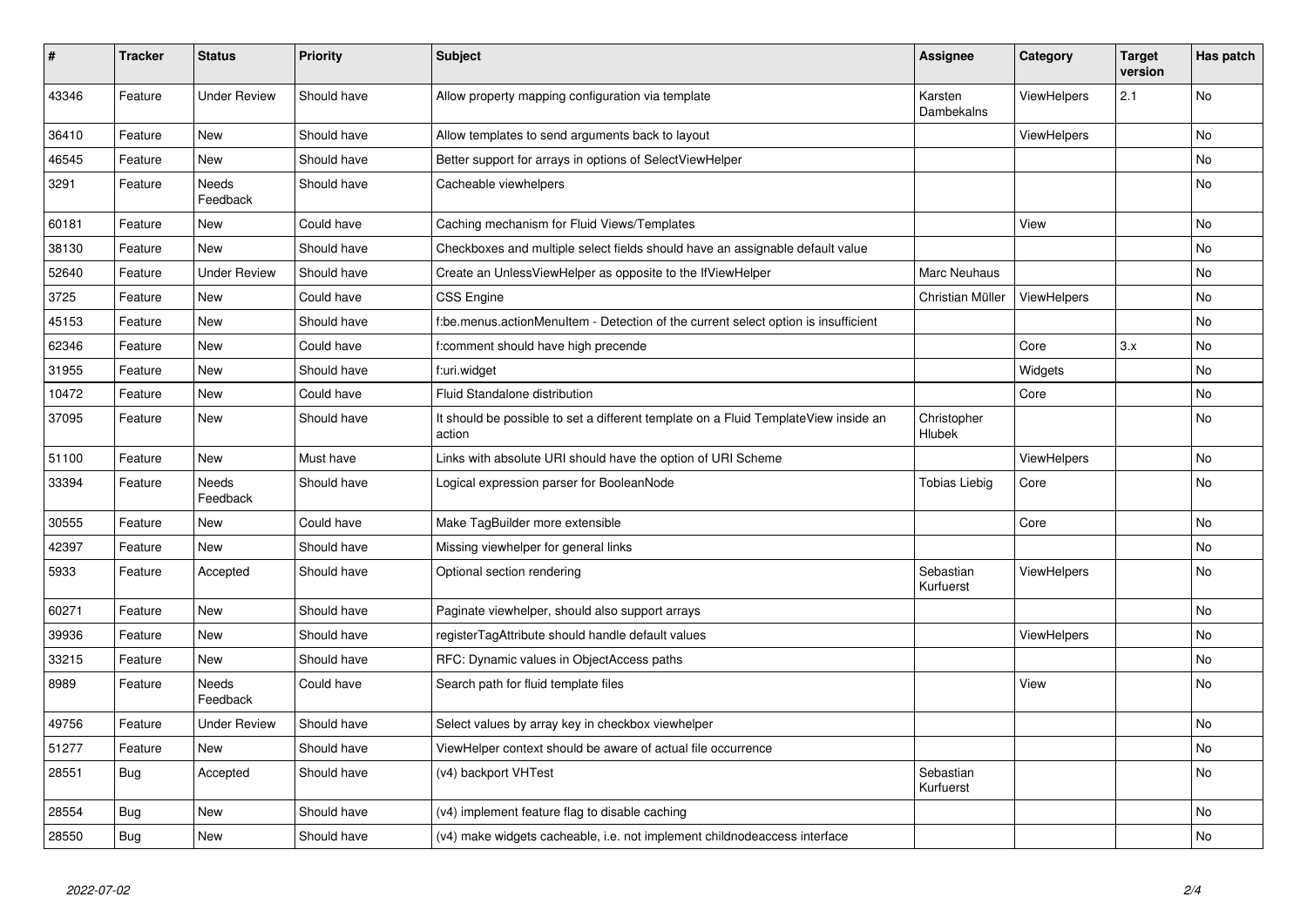| #     | <b>Tracker</b> | <b>Status</b>            | <b>Priority</b> | <b>Subject</b>                                                                                              | <b>Assignee</b>             | Category           | <b>Target</b><br>version | Has patch |
|-------|----------------|--------------------------|-----------------|-------------------------------------------------------------------------------------------------------------|-----------------------------|--------------------|--------------------------|-----------|
| 28552 | Bug            | New                      | Should have     | (v5) write ViewHelper test for compiled run; adjust functional test to do two passes<br>(uncached & cached) |                             |                    |                          | No        |
| 12863 | Bug            | New                      | Should have     | Attributes of a viewhelper can't contain a '-'                                                              | Sebastian<br>Kurfuerst      | Core               |                          | No        |
| 36662 | <b>Bug</b>     | Needs<br>Feedback        | Should have     | Checked state isn't always correct when property is collection                                              | Kevin Ulrich<br>Moschallski | <b>ViewHelpers</b> | 1.1.1                    | <b>No</b> |
| 54284 | Bug            | <b>New</b>               | Should have     | Default Option for Switch/Case VH                                                                           |                             | ViewHelpers        |                          | <b>No</b> |
| 46289 | Bug            | <b>Needs</b><br>Feedback | Should have     | Enable Escaping Interceptor in XML request format                                                           |                             | View               | 2.0.1                    | <b>No</b> |
| 49600 | <b>Bug</b>     | New                      | Should have     | f:form tag shown as a HTML on frontend                                                                      |                             | ViewHelpers        |                          | No        |
| 58921 | <b>Bug</b>     | New                      | Should have     | f:form.* VHs crash if NOT inside f:form but followed by f:form                                              |                             |                    |                          | No        |
| 37619 | <b>Bug</b>     | New                      | Should have     | Fatal Error when using variable in name attribute of Section ViewHelper                                     |                             | <b>ViewHelpers</b> |                          | No        |
| 49038 | <b>Bug</b>     | New                      | Must have       | form select does not select the first item if prependOptionValue is used                                    |                             |                    |                          | No        |
| 8648  | Bug            | <b>New</b>               | Should have     | format.crop ViewHelper should support all features of the crop stdWrap function                             |                             | <b>ViewHelpers</b> |                          | <b>No</b> |
| 58983 | Bug            | <b>New</b>               | Should have     | format.date does not respect linebreaks and throws exception                                                |                             |                    |                          | <b>No</b> |
| 59057 | Bug            | Under Review             | Must have       | Hidden empty value fields shoud be disabled when related field is disabled                                  | <b>Bastian</b><br>Waidelich | ViewHelpers        |                          | <b>No</b> |
| 28553 | <b>Bug</b>     | <b>New</b>               | Should have     | improve XHProf test setup                                                                                   |                             |                    |                          | <b>No</b> |
| 57885 | Bug            | <b>New</b>               | Must have       | Inputs are cleared from a second form if the first form produced a vallidation error                        |                             |                    |                          | <b>No</b> |
| 55008 | Bug            | <b>Under Review</b>      | Should have     | Interceptors should be used in Partials                                                                     | Christian Müller            |                    |                          | <b>No</b> |
| 27607 | Bug            | <b>New</b>               | Must have       | Make Fluid comparisons work when first element is STRING, second is NULL.                                   |                             | Core               |                          | <b>No</b> |
| 28549 | Bug            | <b>New</b>               | Should have     | make widgets cacheable, i.e. not implement childnodeaccess interface                                        |                             |                    |                          | <b>No</b> |
| 40998 | Bug            | <b>Under Review</b>      | Should have     | Missing parent request namespaces in form field name prefix                                                 | Sebastian<br>Kurfuerst      | ViewHelpers        | 1.1.1                    | No        |
| 33628 | Bug            | Needs<br>Feedback        | Must have       | Multicheckboxes (multiselect) for Collections don't work                                                    | Christian Müller            | <b>ViewHelpers</b> |                          | No        |
| 40064 | Bug            | <b>New</b>               | Must have       | Multiselect is not getting persisted                                                                        |                             | ViewHelpers        |                          | <b>No</b> |
| 53806 | Bug            | <b>Under Review</b>      | Should have     | Paginate widget maximumNumberOfLinks rendering wrong number of links                                        | Bastian<br>Waidelich        | Widgets            |                          | <b>No</b> |
| 36655 | Bug            | <b>New</b>               | Should have     | <b>Pagination Links</b>                                                                                     |                             | Widgets            |                          | <b>No</b> |
| 45384 | Bug            | <b>New</b>               | Must have       | Persisted entity object in widget-configuration cannot be deserialized (after reload)                       |                             | Widgets            | 2.0.1                    | <b>No</b> |
| 34682 | <b>Bug</b>     | <b>Under Review</b>      | Should have     | Radio Button missing checked on validation error                                                            |                             | <b>ViewHelpers</b> |                          | No        |
| 38369 | <b>Bug</b>     | New                      | Must have       | Resource ViewHelpers should not fall back to request package                                                |                             | View               |                          | No        |
| 39990 | <b>Bug</b>     | New                      | Should have     | Same form twice in one template: hidden fields for empty values are only rendered<br>once                   |                             | Core               |                          | No        |